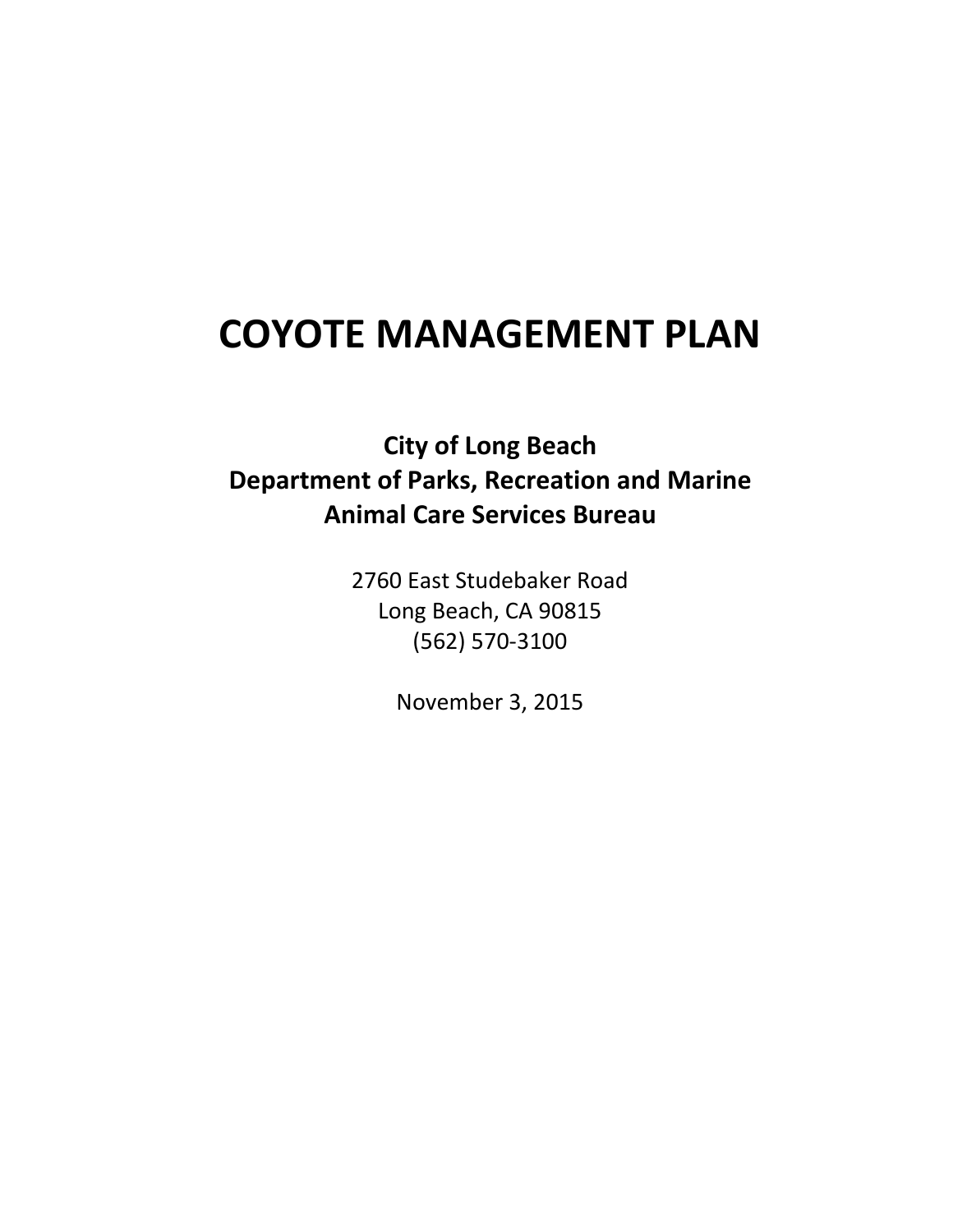# **TABLE OF CONTENTS**

|                                               | Page(s) |
|-----------------------------------------------|---------|
| <b>Executive Summary</b>                      | $2 - 3$ |
| <b>Coyote Management Plan</b>                 |         |
| Background                                    | 4       |
| Difficulties Managing Wildlife                | 4       |
| What Role Do Coyotes Play in the Environment? | 5       |
| How Do Humans Perceive Coyotes?               | 5       |
| How Many Coyotes Are There in Long Beach?     | 5       |
| Monitoring and Collecting Data                | 6       |
| <b>Public Education and Outreach</b>          | 6       |
| Hazing and Behavioral Change                  | 7       |
| Coyote Attractants in Urban Areas             | $7-9$   |
| Enforcement                                   | 9       |
| Response Plan                                 | 10      |
| Threat Level Tiered Response                  | 10      |
|                                               |         |

# **Appendices**

| A | Definitions of Encounters with Coyotes                            |       |
|---|-------------------------------------------------------------------|-------|
| B | Coyote Behavior, Behavior Classification and Recommended Response |       |
| C | Hazing Program and Training Plan                                  |       |
|   | Hazing and Behavioral Change                                      | 14    |
|   | <b>Foundations of Hazing</b>                                      | 14    |
|   | <b>Goals of Hazing</b>                                            | 14    |
|   | <b>General Considerations</b>                                     | 15-16 |
|   | <b>Training Program</b>                                           | 16    |
|   | Creating a Volunteer Hazing Team                                  | 17    |
|   | <b>Summary of Hazing</b>                                          | 17    |
| D | <b>Yard Audit Checklist</b>                                       |       |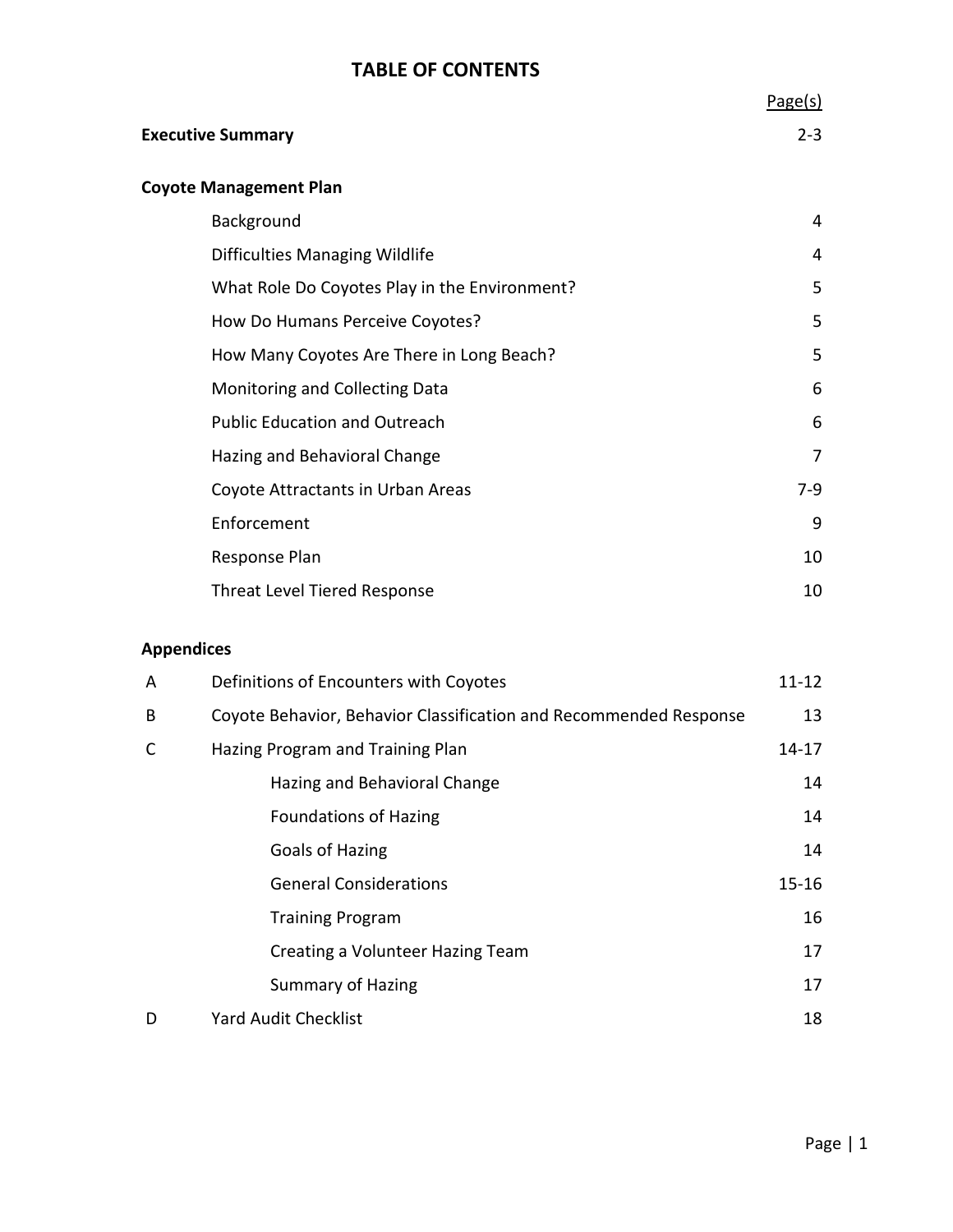# **EXECUTIVE SUMMARY**

The intent of this plan is to provide guidance for City staff in managing coyotes in Long Beach, as our local guidelines and provisions must fall within the parameters of, and adhere to federal, state and county regulations and policies. Provisions of this plan maintain the legal rights of Long Beach residents, businesses, and/or homeowners' associations in protecting private property relative to coyote management practices.

# **Management Strategy**

The City's strategy for managing coyotes is based on balancing respect for, and protection of wildlife and their habitats, while prioritizing public safety. This strategy is comprised of a three-pronged approach consisting of the following:

- (1) Public education designed around co-existence with coyotes;
- (2) Enforcement of laws and regulations prohibiting the feeding of wildlife; and
- (3) Ensuring public safety by implementing appropriate tiered responses to coyote behavior.

This plan requires active participation on the part of the entire community including residents, homeowners' associations, volunteers and City personnel.

# **Education**

Education is key to residents making appropriate decisions regarding their safety, and that of their property and pets, by decreasing attractants, reshaping coyote behavior through hazing, and creating reasonable expectations of normal coyote behavior. Dissemination of information to residents, businesses and schools will be accomplished through the use of the City and Animal Care Services (ACS) websites, LBTV, social media, local press, mailers, flyers and handouts, etc.

#### **Enforcement**

The act of feeding wildlife substantially increases the likelihood of coyote activity in an area, thereby creating a habituated coyote(s) presence resulting in increased coyote and human interactions. California law(s) prohibits feeding wildlife, and Long Beach Animal Control Officers enforce these applicable state statutes.

#### **Response Plan**

A tiered response plan has been developed to provide a mechanism for identifying and classifying different levels of coyote aggression. Appendix A lists the definitions of coyote encounters, while Appendix B charts coyote behavior, behavior classification and recommended responses.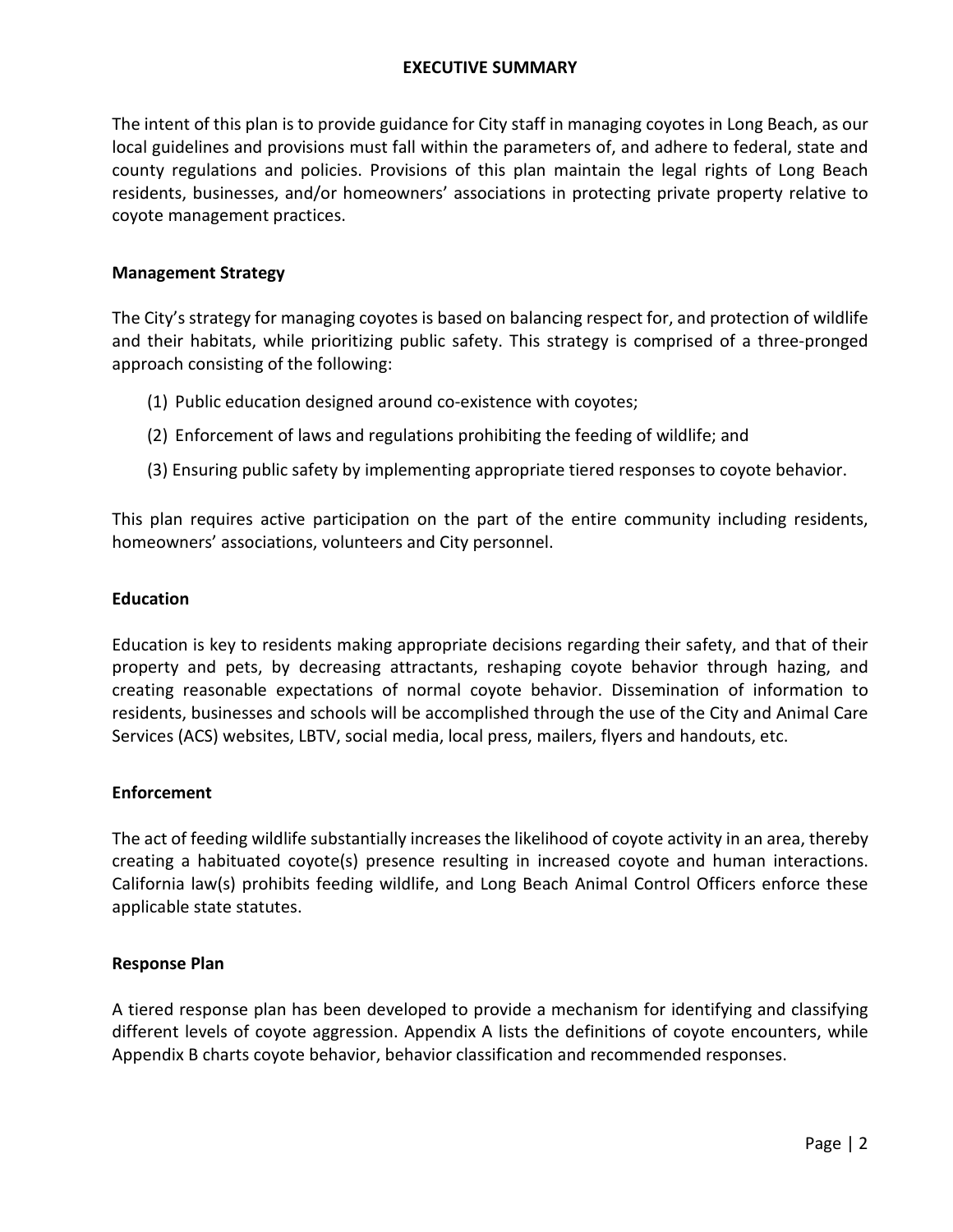т

# **LEVEL GENERAL OVERVIEW**

| <b>BLUE</b>   | Coyote seen or heard in an area.<br>Sighting may be during the day or night.<br>$\qquad \qquad \blacksquare$<br>Coyote may be seen moving through an area or resting in one place.<br>$\qquad \qquad \blacksquare$<br>Education and hazing recommended.<br>$\frac{1}{2}$                                                                                                                                                                                                                                                                                                                                                                                                                                                                                                                                                                                                                                                                                                                                                                                     |
|---------------|--------------------------------------------------------------------------------------------------------------------------------------------------------------------------------------------------------------------------------------------------------------------------------------------------------------------------------------------------------------------------------------------------------------------------------------------------------------------------------------------------------------------------------------------------------------------------------------------------------------------------------------------------------------------------------------------------------------------------------------------------------------------------------------------------------------------------------------------------------------------------------------------------------------------------------------------------------------------------------------------------------------------------------------------------------------|
| <b>YELLOW</b> | Coyote frequents an area with humans or human-related food sources, and<br>÷<br>exhibits little wariness of human presence, and/or is involved with an unattended<br>domestic animal loss incident.<br>Coyote is seen during the day resting or continuously moving through an area<br>frequented by people.<br>Education and aggressive hazing necessitated, and increased response and<br>$\blacksquare$<br>patrols by Animal Control Officers may be implemented.                                                                                                                                                                                                                                                                                                                                                                                                                                                                                                                                                                                         |
| <b>ORANGE</b> | Coyote involved in an incident where there is an attended domestic animal loss,<br>$\overline{\phantom{0}}$<br>where it enters a dwelling or yard in which people are present, or where it acts<br>aggressively toward people.<br>Multiple incidents of this level, occurring within relative proximity of one<br>$\overline{\phantom{0}}$<br>another, may indicate the presence of a habituated coyote(s).<br>Education and aggressive hazing necessitated, increased response and patrols by<br>$\qquad \qquad \blacksquare$<br>Animal Control Officers to be implemented, and circumstances to be discussed<br>by department management.<br>If three investigated and confirmed level orange incidents have occurred in the<br>$\overline{\phantom{0}}$<br>same general area within a timespan of two weeks, targeted lethal removal may<br>be implemented.<br>Lethal removal may be employed at the discretion of the Director of Animal Care<br>$\overline{\phantom{0}}$<br>Services in cases involving extreme instances of aggression towards humans. |
| <b>RED</b>    | Coyote involved in an investigated and documented attack, either provoked or<br>$\blacksquare$<br>unprovoked, on a human.<br>City staff will notify California Department of Fish and Wildlife (DFW), which<br>assumes the role of lead agency, and will work with DFW to locate and eliminate<br>the responsible coyote(s).                                                                                                                                                                                                                                                                                                                                                                                                                                                                                                                                                                                                                                                                                                                                 |

The following comprehensive coyote management plan provides guidelines for the implementation of that which is noted above and establishes a framework for community education, enforcement and enactment of a tiered response to aggressive coyote behavior.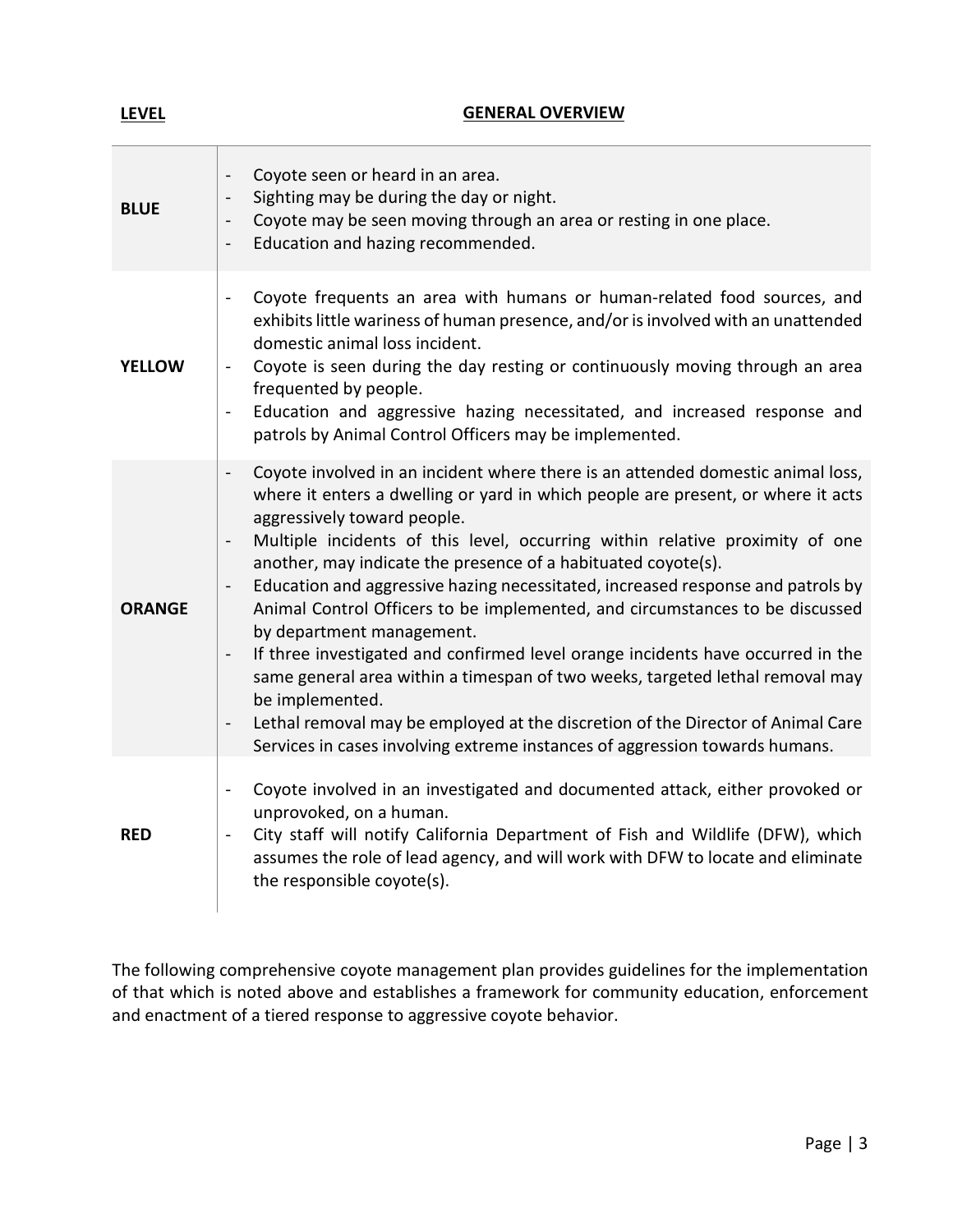# **COYOTE MANAGEMENT PLAN**

# **Background**

The City of Long Beach does not own or have any control of wild animals found within its boundaries, nor is the City responsible for the actions or damage caused by them. These animals are a common and integral part of our ecosystem, biosphere and the circle of life. The Bureau of Animal Care Services (formerly Animal Control Services) was originally created to deal with problems arising from stray dogs and to enforce laws pertaining to them. To a small degree, wildlife has been included in the scope of ACS services, as needs have arisen, primarily due to the proximity of natural habitat; which has resulted in wild animals' involvement in distressed situations in which they require rescue.

Although Long Beach Animal Control Officers do not respond to calls for service for normal coyote behavior, such as sightings, these calls are recorded and documented. However, ACS Officers do respond to calls involving a sick or injured coyote(s), and to calls involving a public safety issue; for instance, a coyote(s) threatening people or lingering in an area frequented by people, such as a yard, park, playground, school, etc.

# **Difficulties Managing Wildlife**

Although Long Beach places a high value on its wildlife, some species that have adapted to urban environments have the potential to cause problems and/or conflicts in specific situations. In addressing such, the City promotes policies supporting prevention and implementation of remedial measures that do not harm the wildlife or their habitats. A wildlife problem is defined as any situation that causes a health or safety risk to residents. In cases where problems with wildlife are associated with human behavior, such as leaving garbage exposed or intentionally feeding wildlife, ordinances and enforcement may be enacted to minimize conflict.

In some cases, particular or traditional management tools are ineffective. For example, the relocation of animals is not ecologically sound and is not allowed in California without permission from the California Department of Fish and Wildlife (DFW). Generally, relocated animals do not survive the transfer, and if they do, they rarely stay in the relocation area and tend to disperse to other locations where they may cause problems, be involved in territorial disputes or introduce disease. The dispersed wildlife, especially coyotes, may go to great lengths in some instances to return to their previous territory or may adversely affect residents as a result. For these reasons, the DFW rarely allows relocation of wildlife.

It is not economically or ecologically efficient to attempt to remove all coyotes from the urban ecosystem. Attempts made by local, state and federal agencies, as well as private organizations, over the past century to eradicate coyotes have proven to be ineffective, as coyotes have expanded their territories across the United States. As a last resort, lethal control measures, when employed, can be controversial and non-selective; therefore, if they are used, they must be humane and in compliance with federal and state laws.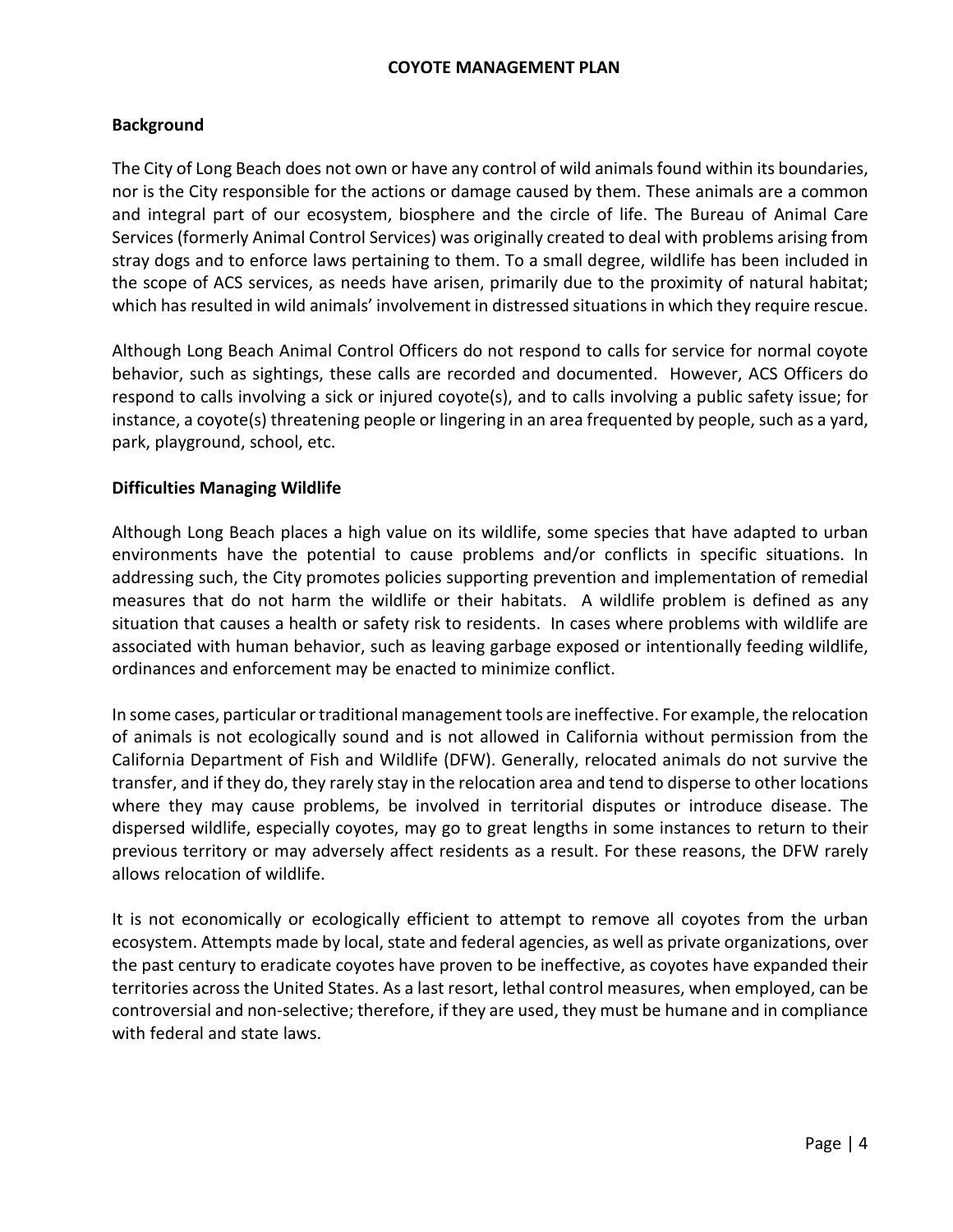# **What Role Do Coyotes Play in the Environment?**

Coyotes play an important role in the urban ecosystem as predators of rats, mice, squirrels, rabbits, gophers, geese, ducks and other small animals, with rodents making up a majority of their diet.

# **How Do Humans Perceive Coyotes?**

People respond to coyotes in various ways: some observe them with enjoyment, others with indifference, and some with fear or concern. Personal, past experiences with coyotes may influence people's perceptions and can range from animal sightings without incident to observation of coyote stalking, killing of pets or, at the extreme, an attack on a person.

As wild animals may conjure up fear among the public, sightings may become misconstrued (see Appendix A for descriptions of coyote encounters), resulting in a wide range of perceptions by residents about urban coyotes. Therefore, consistent messages and educational material are necessary to clarify what management techniques are available for the community to employ.

# **How Many Coyotes Are There in Long Beach?**

It is difficult to ascertain how many coyotes there are in a particular area without tracking and updating reports on a real-time basis; however, what is known is that coyotes can become habituated if they are intentionally or unintentionally fed by humans, which can lead to bolder behavior, especially when coyotes lose their fear of people.

In general, urban coyotes regularly roam an area of about two (2) to five (5) square miles or whatever distance it takes to get enough food for the pack members. Normally, each pack is a territorial family group that varies in number from two (2) to ten (10), and a portion of the area the pack inhabits is the pack's territory, which they defend from other coyotes. The number of mature coyotes in the pack is linked to the amount of food resources in the territory.

A coyote pack usually has one (1) breeding (or alpha) female who produces more pups than are ultimately desired. Young coyotes may leave the pack at about nine (9) to eleven (11) months of age, but dispersal patterns are highly variable, and as a result, these coyotes become transients. Other types of transients include older coyotes who leave the pack when they can no longer defend their role as upper level pack members.

Transient coyotes migrate all over in narrow, undefended zones that exist between pack territories and search for an open habitat to occupy. It is largely because of these transients that coyote eradication programs are often unsuccessful. Ultimately, removing a group of territorial coyotes will create an undefended area into which transient coyotes will flow. At all times of the year, numbers of transient coyotes are immediately available to replenish any voids created by killing the resident coyotes. Further, if either the alpha male or alpha female in a pack is killed, the resulting effect may be ovulation in other breeding-age females in the pack, and an increase in the number of litters as well as the number of pups per litter.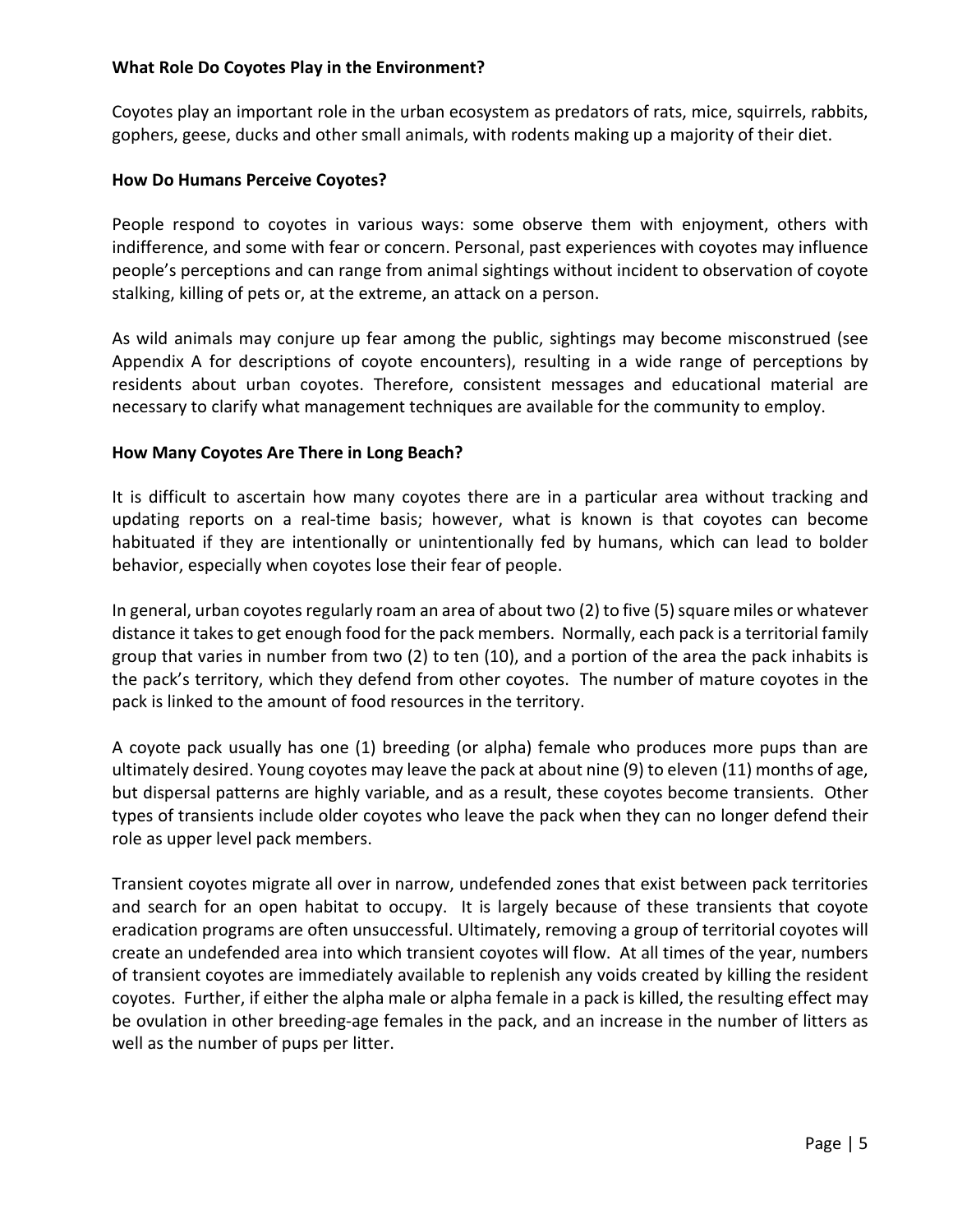# **Monitoring and Collecting Data**

Monitoring and collecting data are critical components of an effective coyote management plan, which is best accomplished when input from both residents and City officials is taken into account. ACS records and tracks coyote sightings and incidents (see Appendix A for definitions), which can be reported using the online form at www.longbeach.gov/acs/wildlife/coyote-report, by emailing animalcare@longbeach.gov or by calling (562) 570-7387.

The purpose of monitoring human-coyote interactions is to document where coyotes are frequently seen and to identify conflict hotspots. Gathering specific data on incidents allows for the targeting of educational campaigns and conflict mitigation efforts, as well as the ability to measure success in reducing conflicts over time.

# **Public Education and Outreach**

Education is key to residents making appropriate decisions regarding their safety, and that of their property and pets, by decreasing attractants and by creating reasonable expectations of normal coyote behavior.

Coyote educational classes are periodically offered by ACS, with locations chosen based on data accumulated from the public on coyote activity in specific neighborhoods, parks and open spaces, or when proactively requested by neighborhood, community or volunteer groups. These sessions, which are free to the public, entail basic background training, coyote ecology information, and an overview of hazing. Supplementary materials typically include handouts, contact information and resources for when questions, comments and concerns arise.

Learning how to respond to a coyote encounter empowers residents and supports reshaping undesired coyote behavior. The public should understand what normal (vs. abnormal) coyote behavior is when living in close proximity to wildlife and should be aware of realistic expectations relative to consistent management responses to coyotes. For example, vocalization is normal, acceptable behavior and does not indicate aggression. Education and outreach material, along with potential mechanisms and strategies include:

| Understanding human and pet safety, coyote                                                                                                                                           | Developing a common language for and                                                                                                                                                                                                 |
|--------------------------------------------------------------------------------------------------------------------------------------------------------------------------------------|--------------------------------------------------------------------------------------------------------------------------------------------------------------------------------------------------------------------------------------|
| attractants, deterrents to coyotes on private                                                                                                                                        | awareness of normal versus abnormal behavior                                                                                                                                                                                         |
| property (including appropriate fencing and                                                                                                                                          | when discussing coyote encounters                                                                                                                                                                                                    |
| exclusion techniques), "what to do" tips, and                                                                                                                                        | (see                                                                                                                                                                                                                                 |
| appropriate hazing techniques.                                                                                                                                                       | definitions in Appendix A).                                                                                                                                                                                                          |
| Disseminating information to residents,<br>businesses and schools through the City and<br>ACS websites, LBTV, social media, local press,<br>mailers, flyers and other handouts, etc. | Cooperating with non-profit organizations like<br>the Humane Society of the United States (HSUS)<br>and the California Department of Fish and<br>Wildlife (DFW) that provide public education<br>materials, programs, and expertise. |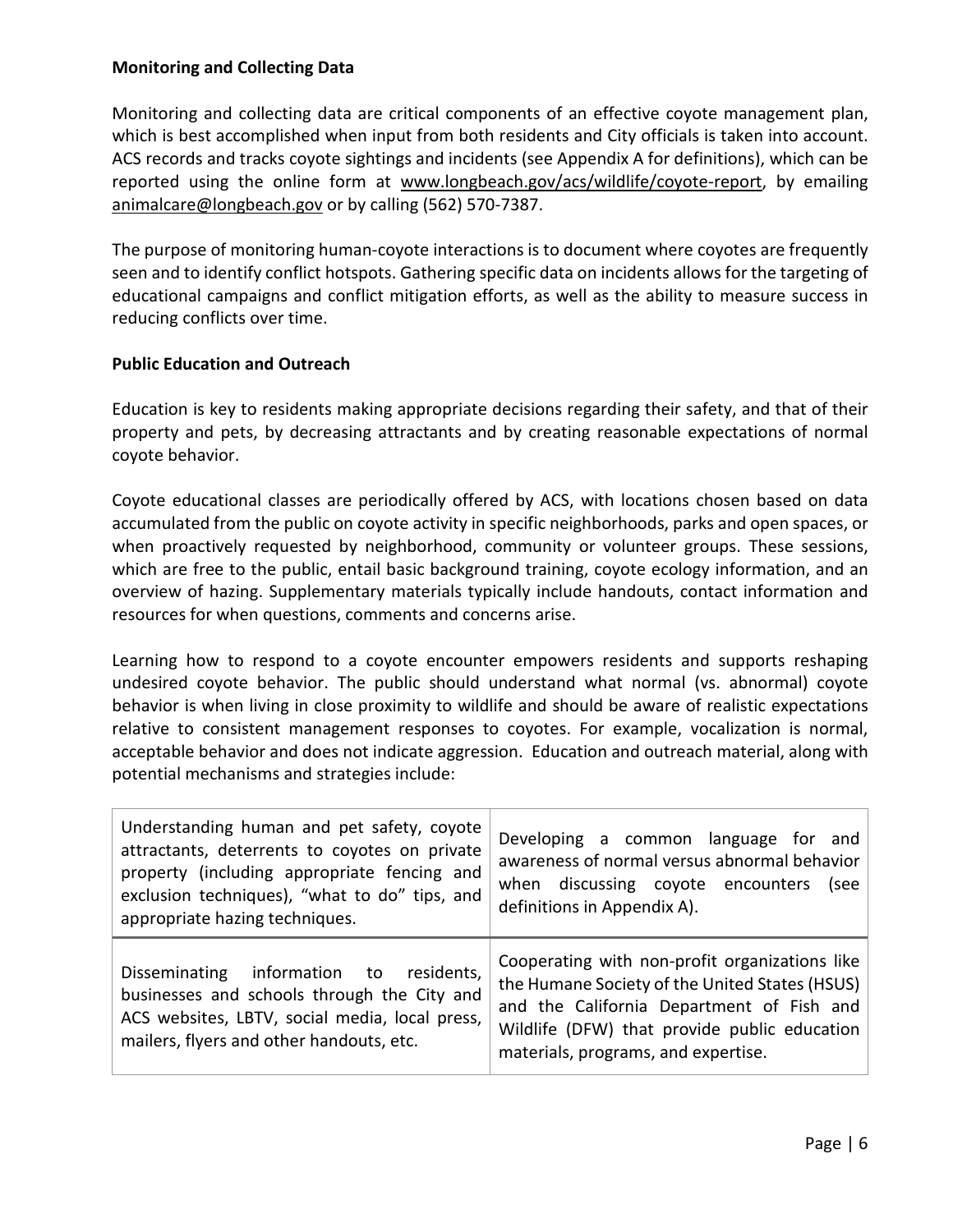# **Hazing and Behavioral Change**

Some urban coyotes have become too comfortable in close proximity to people, and to safely coexist it's important to modify this behavior and attitude in resident coyote populations. Habituated coyote behavior needs to be reshaped to encourage coyotes to avoid contact with humans and pets. Behavioral change also involves human activities, such as identifying and removing attractants and responsibly protecting pets (See Appendix C: Hazing Program and Training Plan).

Hazing, also known as "fear conditioning", is the process that facilitates this change and is by necessity a community response to negative encounters with coyotes. The more often an individual animal (coyote) is hazed, the more effective hazing is in changing that animal's (coyote's) behavior. Hazing requires community involvement, understanding, and support; and residents are best equipped to respond consistently and at the most opportune times in their own neighborhoods, parks and open spaces.

Hazing employs immediate use of deterrents - such as loud noises, spraying water, bright lights, throwing objects, shouting, etc. - to move an animal out of an area or discourage undesirable behavior or activity. Hazing can help maintain a coyote's fear of humans and discourage the animal from entering neighborhoods along with backyards and play areas. It is important to note that hazing does not harm or damage animals, humans or property when implemented correctly.

# **Coyote Attractants in Urban Areas**

Coyotes are often drawn to urban and suburban areas for the following reasons:

| <b>FOOD</b> | Urban areas provide a bounty of natural food choices for coyotes that primarily<br>eat rodents such as mice and rats, while suburban neighborhoods offer a variety<br>of human-associated food such as pet food, unsecured compost or trash, and<br>fallen fruit in yards. Intentional and unintentional feeding can lead coyotes to<br>associate humans with sources of food, likely resulting in negative interactions<br>between coyotes, people and pets.                           |  |  |
|-------------|-----------------------------------------------------------------------------------------------------------------------------------------------------------------------------------------------------------------------------------------------------------------------------------------------------------------------------------------------------------------------------------------------------------------------------------------------------------------------------------------|--|--|
|             | To reduce food attractants in urban and suburban areas:                                                                                                                                                                                                                                                                                                                                                                                                                                 |  |  |
|             | a. Never hand-feed or otherwise deliberately feed a coyote.<br>b. Avoid feeding pets outside. Remove sources of pet food. If feeding pets<br>outside is necessary, remove the bowl and any leftover food promptly.<br>c. Never compost any meat or dairy (unless the compost is fully secured).<br>d. Maintain good housekeeping, such as regularly raking areas around bird<br>feeders, to help discourage coyote activity near residences.<br>e. Remove fallen fruit from the ground. |  |  |
|             | f.<br>Keep trash in high-quality containers with tight-fitting lids. Only place the<br>cans curbside the morning of collection, as trash cans are more likely to be<br>tipped over and broken into if left out overnight.                                                                                                                                                                                                                                                               |  |  |
|             | Bag attractive food wastes such as meat scraps or leftover pet food. If it is<br>g.<br>several days before garbage will be picked up, temporarily freeze or take<br>the items to a dumpster or other nearby secure storage container.                                                                                                                                                                                                                                                   |  |  |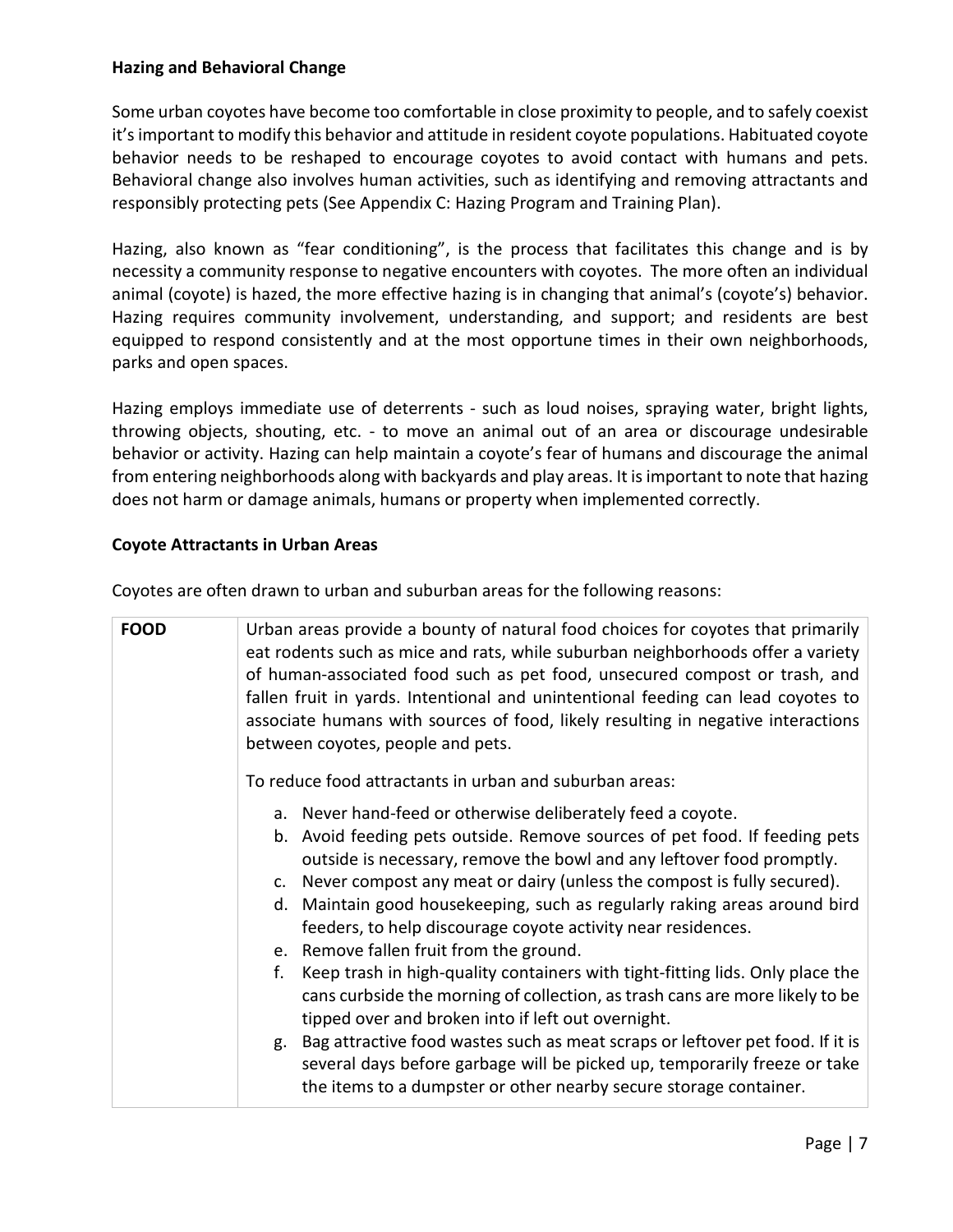| <b>WATER</b>                       | Urban areas provide a year-round supply of water in the form of storm water<br>impoundments and channels, artificial lakes, irrigation, water fountains and pet<br>water dishes, among others, that support both coyotes and their prey.                                                                                                                                                                                                                                                                                                                                                                                                                                                                             |  |  |
|------------------------------------|----------------------------------------------------------------------------------------------------------------------------------------------------------------------------------------------------------------------------------------------------------------------------------------------------------------------------------------------------------------------------------------------------------------------------------------------------------------------------------------------------------------------------------------------------------------------------------------------------------------------------------------------------------------------------------------------------------------------|--|--|
| <b>ACCESS TO</b><br><b>SHELTER</b> | Parks, greenbelts, open spaces, golf courses, buildings, sheds, decks, crawl spaces,<br>and overgrown landscaping increase the amount and variability of cover for<br>coyotes to safely and easily remain close to people, pets, homes and businesses<br>without detection.                                                                                                                                                                                                                                                                                                                                                                                                                                          |  |  |
|                                    | a. In the spring, when coyotes give birth and begin to raise their young, they<br>concentrate their activities around dens or burrows for shelter. Coyotes<br>may take advantage of available spaces under houses, sheds or decks for<br>use as a den, bringing them into close contact with people and pets.                                                                                                                                                                                                                                                                                                                                                                                                        |  |  |
|                                    | b. Residents should limit access to crawl spaces under homes and decks and<br>keep landscaping trimmed.                                                                                                                                                                                                                                                                                                                                                                                                                                                                                                                                                                                                              |  |  |
| <b>UNATTENDED</b><br><b>PETS</b>   | Coyotes may consider pets, which are a normal part of the urban landscape, as<br>potential prey or competitors within their territory.                                                                                                                                                                                                                                                                                                                                                                                                                                                                                                                                                                               |  |  |
| Free-<br>Roaming<br>Pets           | These pets, particularly cats and sometimes small dogs, may attract coyotes into<br>neighborhoods. The best way to minimize risk to pets is to not leave them outside<br>unattended, especially between dusk and dawn.                                                                                                                                                                                                                                                                                                                                                                                                                                                                                               |  |  |
| Cats                               | Coyotes primarily eat small mammals such as mice and rats, but they will also prey<br>slightly larger mammals such as rabbits, opossums and raccoons.<br>on<br>Approximately the same size as an opossum or rabbit, free-roaming outdoor cats<br>may also be seen as eligible prey by coyotes. It is important to note that attacks<br>on cats are normal coyote behavior and do not indicate a danger for people. The<br>only way to protect cats from coyotes (and the other dangers of outdoor life such<br>as cars, disease, dogs and other wildlife) is to keep cats indoors or only let them<br>outside in a secure enclosure or when accompanied by a person and under the<br>control of a leash and harness. |  |  |
| Feral<br>Cats                      | People who feed feral/community cats are often concerned that coyotes might<br>prey on the cats, which is well founded as coyotes can be attracted to the outdoor<br>pet food. Although there is no guaranteed way to protect feral/community cats<br>from coyotes, the following tips can be helpful:                                                                                                                                                                                                                                                                                                                                                                                                               |  |  |
|                                    | a. Feed cats only during the day and at a set time, picking up any leftovers<br>immediately after.                                                                                                                                                                                                                                                                                                                                                                                                                                                                                                                                                                                                                   |  |  |
|                                    | b. Provide escape routes for cats.                                                                                                                                                                                                                                                                                                                                                                                                                                                                                                                                                                                                                                                                                   |  |  |
|                                    | c. Haze coyotes seen on the property (see Appendix C), as making them feel<br>uncomfortable will encourage them to stay out of the area.                                                                                                                                                                                                                                                                                                                                                                                                                                                                                                                                                                             |  |  |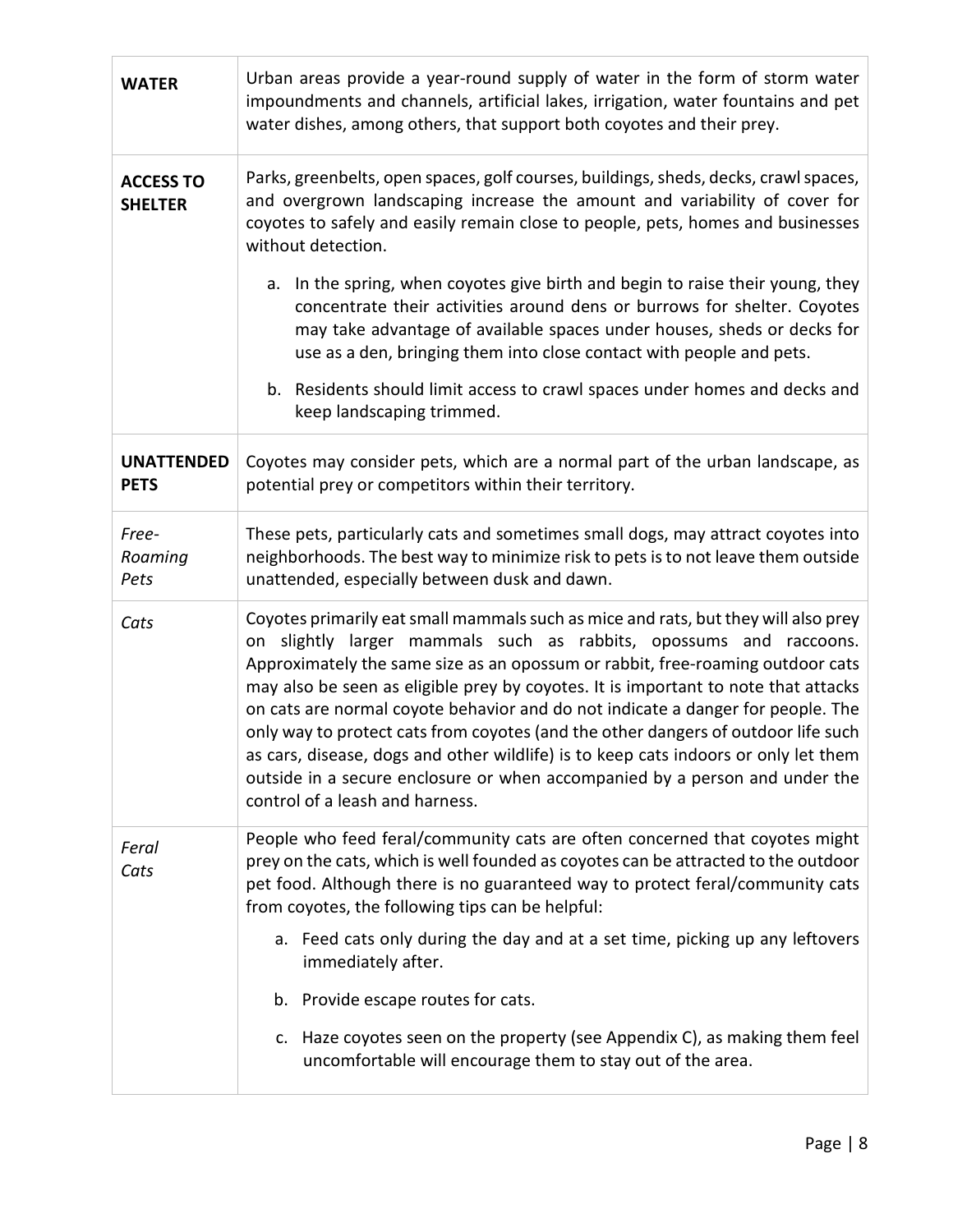| Dogs                         | Dogs are also vulnerable to coyote confrontations, and these incidents generally<br>involve coyotes that are accustomed or habituated to people, usually due to<br>wildlife feeding or lack of effective hazing, or coyotes that are protecting their<br>territory and pups, usually during breeding season.                                                                                                                                    |
|------------------------------|-------------------------------------------------------------------------------------------------------------------------------------------------------------------------------------------------------------------------------------------------------------------------------------------------------------------------------------------------------------------------------------------------------------------------------------------------|
|                              | a. Small dogs that are unattended may be seen as potential prey for coyotes.<br>It is important to either keep dogs on a leash six feet or shorter in length<br>when outdoors or to stay within six feet of the dogs when outside. Attacks<br>on unattended small dogs are normal coyote behavior and do not<br>necessarily indicate a danger for people. Note: Coyotes may view a dog on<br>a leash longer than six feet as an unattended pet. |
|                              | b. Although attacks on larger dogs are rare, coyotes will sometimes go after<br>a large dog when they feel that their territory is being threatened. This<br>generally occurs during coyote breeding season, which takes place from<br>December through March. During this time, it is especially important not<br>to let dogs outside unattended and to keep them on leashes six feet or<br>less in length when in public areas.               |
| Other<br>Domestic<br>Animals | Animals often kept outside, such as chickens, pygmy goats and rabbits, may also<br>be viewed as prey by coyotes. Protect poultry or other outdoor animals from<br>coyotes (and other predators) with protective fencing and by ensuring that they<br>are confined in sturdy cages or pens each evening.                                                                                                                                         |

Residents are encouraged to use the Yard Audit Checklist (Appendix D) as a tool to help recognize and remove attractants in their backyards and neighborhoods. While attacks on humans are very rare, urban landscape development, habituation through intentional and unintentional feeding, and free roaming pets have seemingly led to an increase in coyote encounters. Steps must be taken to address public safety concerns, and sometimes misconceptions, as well as to devise appropriate responses to potential coyote threats to human safety. It's important to keep in mind that coyotes have been in and around Long Beach, and certainly other parts of Southern California, for a very long time.

# **Enforcement**

The act of feeding wildlife can attract coyotes and their prey to an area, leading to the increased likelihood of creating a habituated coyote(s) presence and increased coyote and human interactions. California law prohibits feeding wildlife, and Long Beach Animal Control Officers strictly enforce applicable state statute(s) pertaining to this activity.

# *CALIFORNIA CODE OF REGULATIONS TITLE 14. Section 251.1. Harassment of Animals.*

Except as otherwise authorized in these regulations or in the Fish and Game Code, no person shall harass, herd or drive any game or nongame bird or mammal or furbearing mammal. For the purposes of this section, harass is defined as an intentional act which disrupts an animal's normal behavior patterns, which includes, but is not limited to, breeding, feeding or sheltering.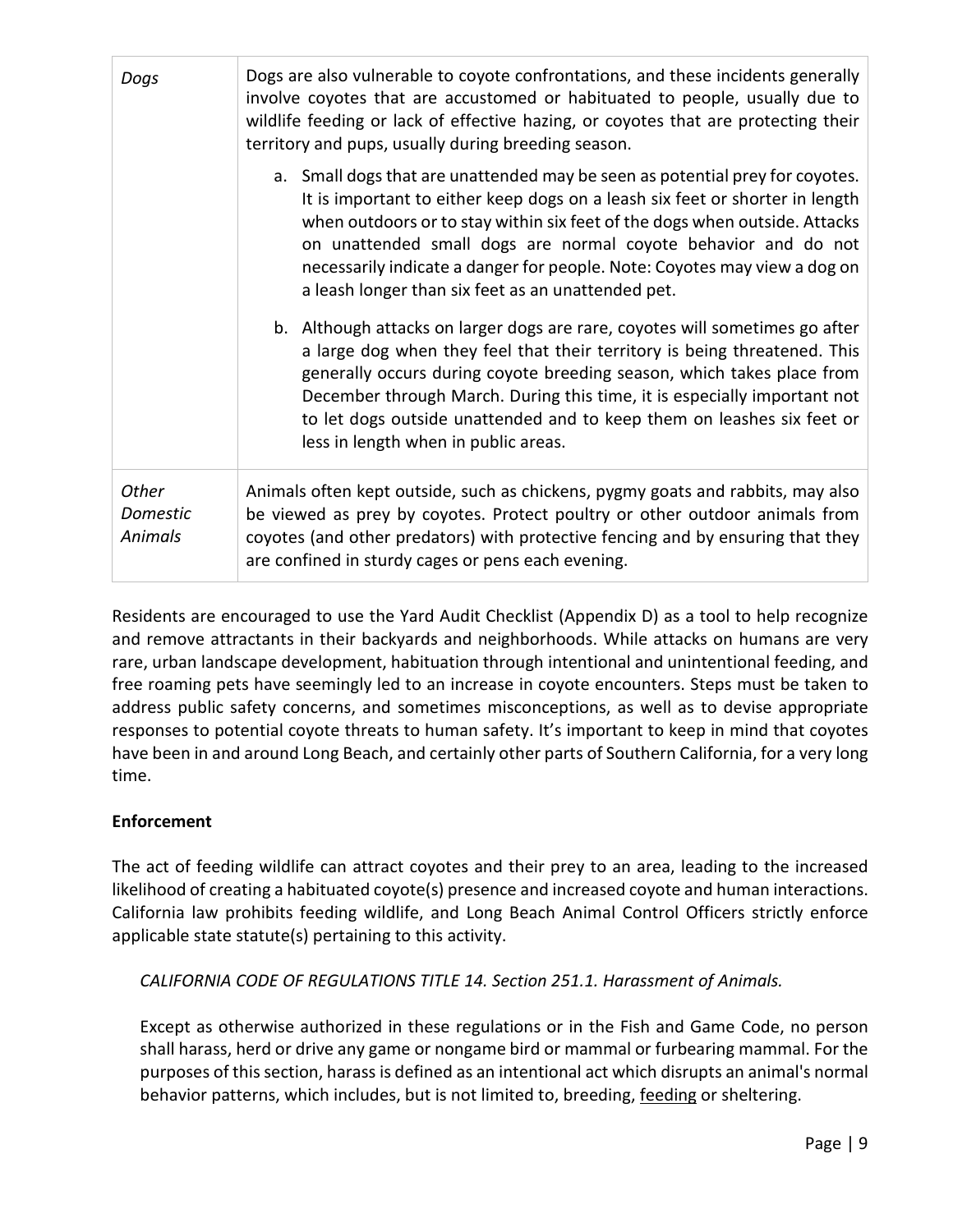# **Response Plan**

A detailed tiered response plan has been developed to provide a mechanism for identifying and classifying different levels of human and coyote interactions. Definitions of coyote encounters are listed in Appendix A, and Appendix B provides a chart detailing coyote behavior, behavior classification and recommended ACS responses.

# **Threat Level Tiered Response**

| <b>LEVEL</b>  | <b>GENERAL OVERVIEW</b>                                                                                                                                                                                                                                                                                                                                                                                                                                                                                                                                                                                                                                                                                                                                                        |
|---------------|--------------------------------------------------------------------------------------------------------------------------------------------------------------------------------------------------------------------------------------------------------------------------------------------------------------------------------------------------------------------------------------------------------------------------------------------------------------------------------------------------------------------------------------------------------------------------------------------------------------------------------------------------------------------------------------------------------------------------------------------------------------------------------|
| <b>BLUE</b>   | Coyote seen or heard in an area.<br>Sighting may be during the day or night.<br>Coyote may be seen moving through an area or resting in one place.<br>$\blacksquare$<br>Education and hazing recommended.<br>$\blacksquare$                                                                                                                                                                                                                                                                                                                                                                                                                                                                                                                                                    |
| <b>YELLOW</b> | Coyote frequents an area with humans or human related food sources, and<br>$\blacksquare$<br>exhibits little wariness of human presence, and/or involved with an unattended<br>domestic animal loss incident.<br>Coyote is seen during the day resting or continuously moving through an area<br>frequented by people.<br>Education and aggressive hazing necessitated, and increased response and<br>$\blacksquare$<br>patrols by Animal Control Officers may be implemented.                                                                                                                                                                                                                                                                                                 |
| <b>ORANGE</b> | Coyote involved in an incident where there is an attended domestic animal loss,<br>where it enters a dwelling or yard in which people are present, or where it acts<br>aggressively toward people.<br>Multiple incidents of this level, occurring within relative proximity of one<br>another, may indicate the presence of a habituated coyote(s).<br>Education and aggressive hazing necessitated, increased response and patrols by<br>$\blacksquare$<br>Animal Control Officers to be implemented, and circumstances to be discussed<br>by department management.<br>If three investigated and confirmed level orange incidents have occurred in the<br>$\blacksquare$<br>same general area within a timespan of two weeks, targeted lethal removal may<br>be implemented. |

Lethal removal may be employed at the discretion of the Director of Animal Care Services in cases involving extreme instances of aggression towards humans.

- Coyote involved in an investigated and documented attack, either provoked or unprovoked, on a human.

#### **RED** - City staff will notify California Department of Fish and Wildlife (DFW), which assumes the role of lead agency, and will work with DFW to locate and eliminate the responsible coyote(s).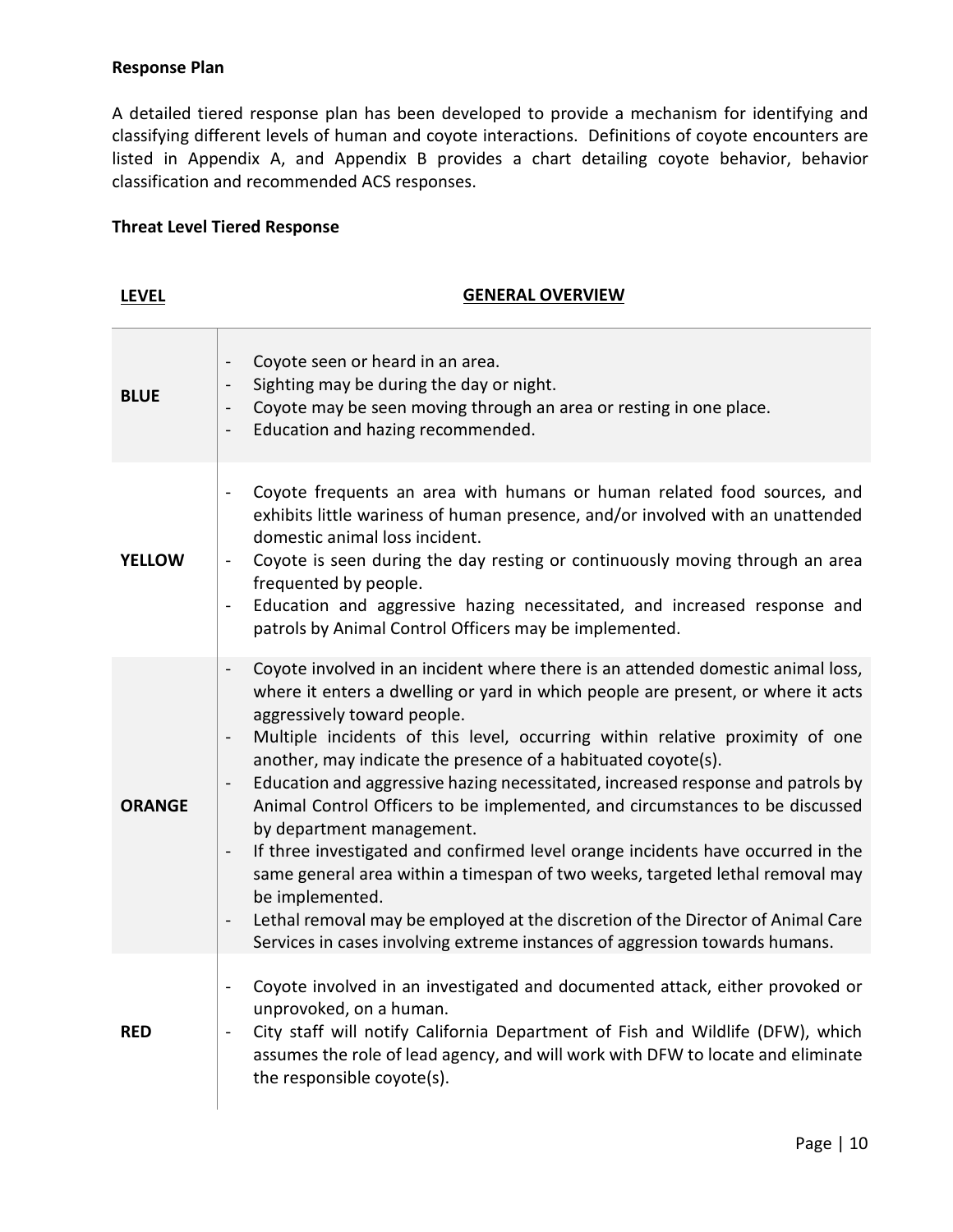# **APPENDIX A: DEFINITIONS OF ENCOUNTERS WITH COYOTES**

| <b>Active Coexistence</b>                                  | Humans and coyotes exist together, whereby communities decide on open,<br>public space where coyotes are appropriate and do not haze, feed or interact<br>with them in these areas. Humans take an active role in keeping coyotes in their<br>community wild by learning about coyote ecology and behavior, removing<br>attractants, taking responsibility for pet safety, and hazing coyotes in<br>neighborhood or community spaces (except for predetermined coyote<br>appropriate areas). |  |
|------------------------------------------------------------|----------------------------------------------------------------------------------------------------------------------------------------------------------------------------------------------------------------------------------------------------------------------------------------------------------------------------------------------------------------------------------------------------------------------------------------------------------------------------------------------|--|
| A human is injured or killed by a coyote.<br><b>Attack</b> |                                                                                                                                                                                                                                                                                                                                                                                                                                                                                              |  |
| Provoked                                                   | A human-provoked attack or incident where the human involved encourages<br>the coyote to engage; for example, when a human intentionally approaches or<br>feeds the coyote.                                                                                                                                                                                                                                                                                                                  |  |
| <b>Unprovoked</b>                                          | An unprovoked attack or incident where the human involved does not<br>encourage the coyote to engage.                                                                                                                                                                                                                                                                                                                                                                                        |  |
| <b>Pet Attack</b>                                          | A domestic animal is injured or killed by a coyote.                                                                                                                                                                                                                                                                                                                                                                                                                                          |  |
| <b>Attended</b><br>animal loss<br>or injury                | When a person is within six feet of the pet and the pet is on a leash and is<br>attacked and injured by a coyote.                                                                                                                                                                                                                                                                                                                                                                            |  |
| <b>Unattended</b><br>animal loss<br>or injury              | A coyote injures or kills a pet without the owner being present, or when the<br>owner is further than six feet from the coyote, or when the pet is on a leash<br>longer than six feet. Also includes "depredation" - predation on domestic pets<br>or livestock. Note: A pet attack, of an unattended animal loss or injury, is normal<br>behavior by a coyote.                                                                                                                              |  |
| <b>Suspected Pet Attack</b>                                | Remains may be found and indicate that an animal was attacked by a coyote,<br>and in cases where Animal Control Officers respond to these calls without<br>knowledge of an actual attack, the incident will be recorded as a suspected<br>attack. Note: A coyote is an opportunistic feeder and may feed on animals,<br>especially cats, which were previously killed by cars or other means.                                                                                                |  |
| <b>Encounter</b>                                           | An unexpected, direct meeting between a human and a coyote that is without<br>incident.                                                                                                                                                                                                                                                                                                                                                                                                      |  |
| Feeding -<br><b>Intentional</b>                            | A resident or business actively and intentionally feeds coyotes, including<br>intentionally providing food for animals in the coyote food chain.                                                                                                                                                                                                                                                                                                                                             |  |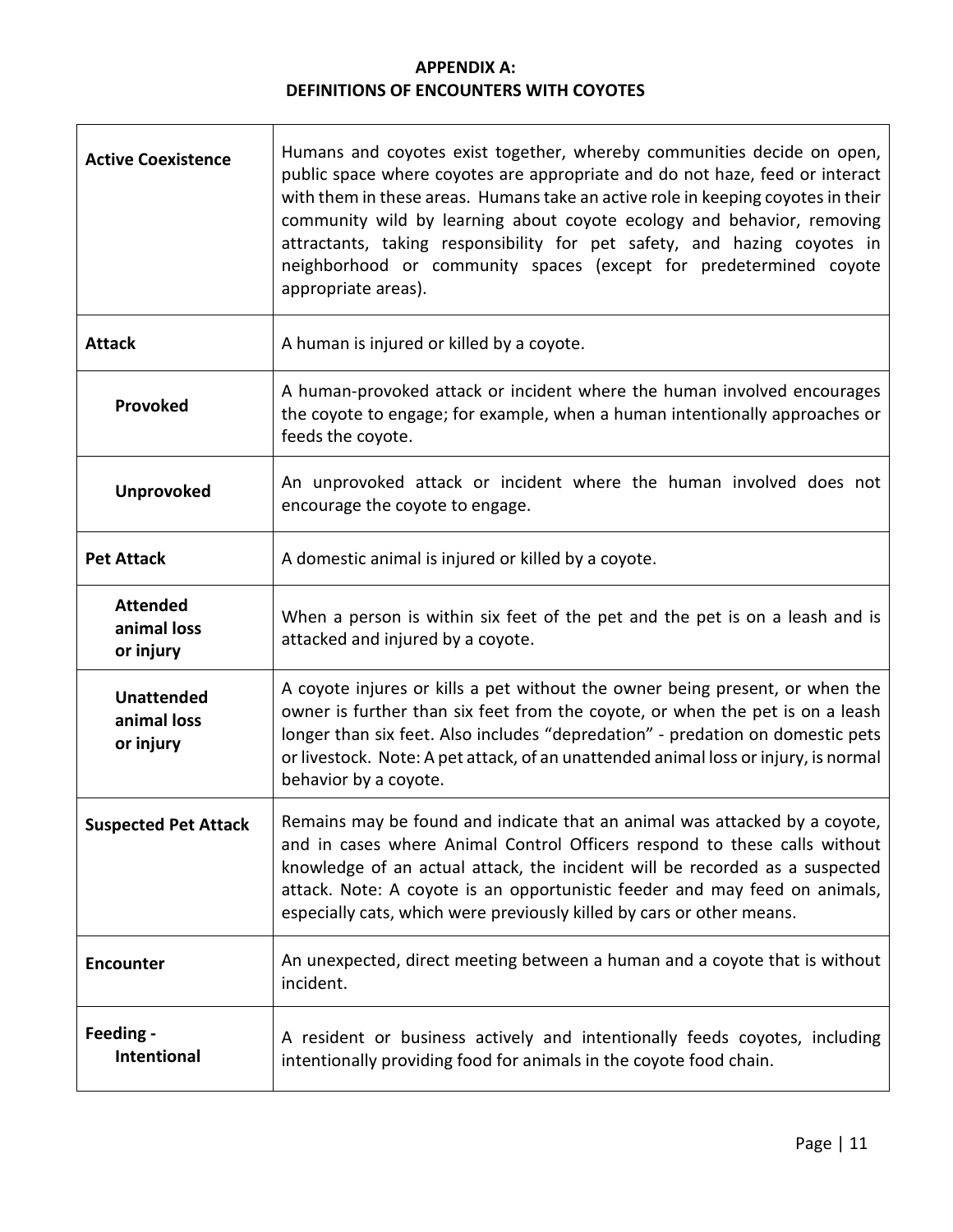| Feeding -<br><b>Unintentional</b>                   | A resident or business unintentionally provides access to food, such as<br>accessible compost, fallen fruit from trees, left open sheds and doors, pet food<br>left outdoors, etc.                                                                                                                                                                                                                                                               |  |
|-----------------------------------------------------|--------------------------------------------------------------------------------------------------------------------------------------------------------------------------------------------------------------------------------------------------------------------------------------------------------------------------------------------------------------------------------------------------------------------------------------------------|--|
| Feeding -<br>Unintentional -<br><b>Bird Feeders</b> | A resident or business with bird feeders that may provide a food source for<br>coyotes, such as bird foods, birds, rodents, squirrels. Bird feeders must be kept<br>high enough from the ground so a coyote is unable to reach the feeding animals,<br>and the area under the bird feeder must be kept clean and free of residual bird<br>food.                                                                                                  |  |
| <b>Hazing</b>                                       | Training method that employs immediate use of deterrents to move an animal<br>out of an area or discourage an undesirable behavior or activity. Hazing<br>techniques include loud noises, spraying water, bright lights, throwing objects,<br>and shouting. Hazing can help maintain coyotes' fear of humans and deter them<br>from neighborhood spaces such as backyards and play areas. Hazing does not<br>damage animals, humans or property. |  |
| <b>Threat Incident</b>                              | A conflict between a human and a coyote where the coyote exhibits the<br>following behavior - approaches a human and growls, bares teeth or lunges,<br>and/or injures or kills an attended domestic animal - but where a human is not<br>injured.                                                                                                                                                                                                |  |
| <b>Stalking incident</b>                            | A conflict between a human and a coyote where the coyote exhibits the<br>following behavior - follows a person with or without an attended pet on leash<br>- but a human is not injured.                                                                                                                                                                                                                                                         |  |
| <b>Observation</b>                                  | The act of noticing or taking note of tracks, scat or vocalizations.                                                                                                                                                                                                                                                                                                                                                                             |  |
| <b>Sighting</b>                                     | A visual observation of a coyote(s). Note: A sighting may occur at any time of<br>the day or night.                                                                                                                                                                                                                                                                                                                                              |  |
| <b>Unsecured Trash</b>                              | Trash that is accessible to wildlife, such as overflowing garbage cans, open trash<br>bags, uncovered dumpsters or where debris is scattered outside the receptacle.                                                                                                                                                                                                                                                                             |  |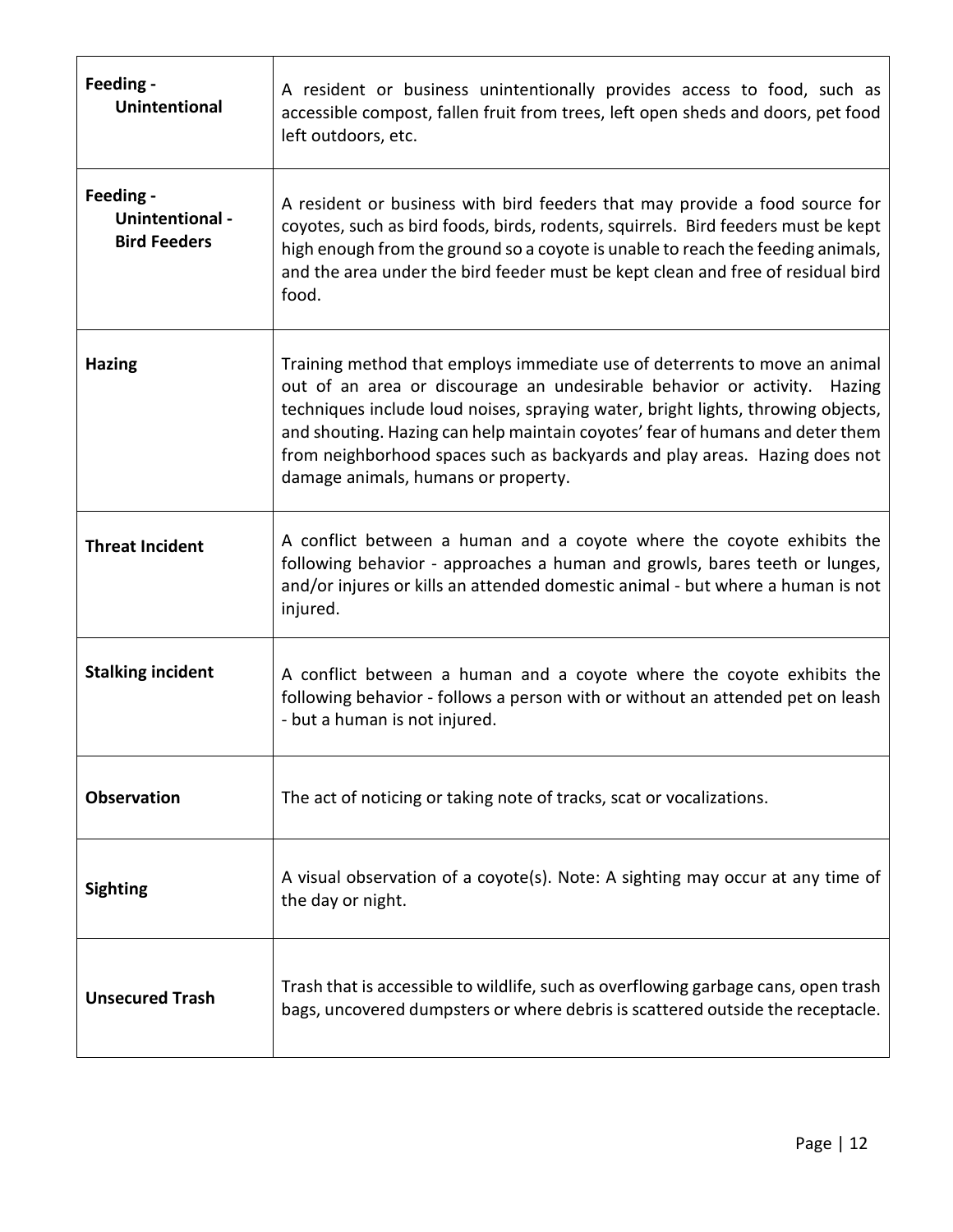# **APPENDIX B:**

# **COYOTE BEHAVIOR, BEHAVIOR CLASSIFICATION AND RECOMMENDED RESPONSE**

| <b>Coyote Action</b>             |                                                                                                        | Level       | <b>ACS Response</b>                                                                                                                                                                       |  |
|----------------------------------|--------------------------------------------------------------------------------------------------------|-------------|-------------------------------------------------------------------------------------------------------------------------------------------------------------------------------------------|--|
|                                  | Coyote heard or seen moving in an<br>area frequented by people.                                        | <b>Blue</b> | Provide educational materials and information on<br>normal coyote behavior.                                                                                                               |  |
|                                  | Coyote seen resting in an area;<br>Coyote following or approaching<br>(stalking) person without a pet; |             | If area frequented by people, educate them on<br>$\equiv$<br>normal coyote behavior and hazing techniques to<br>encourage the animal to leave, and look for and<br>eliminate attractants. |  |
|                                  | Coyote following or approaching<br>(stalking) person and pet;                                          | Yellow      | Provide information on coyote hazing and pet<br>safety protocols and "what to do" tips when being<br>followed by a coyote.                                                                |  |
|                                  | Coyote entering a yard without<br>people or pets;                                                      |             | Educate residents<br>coyote<br>attractants,<br>on<br>$\blacksquare$                                                                                                                       |  |
|                                  | Coyote entering a yard with pets, but<br>with no injury occurring; and/or                              |             | yard/neighborhood audits, and provide additional<br>hazing resources.                                                                                                                     |  |
|                                  | biting<br>Coyote<br>injuring<br>or<br>an<br>unattended pet.                                            |             | Gather information on specific animals involved<br>document<br>and<br>circumstances<br>and<br>report<br>surrounding incident.                                                             |  |
|                                  | Coyote entering yard and injuring or<br>killing pet without people present;                            |             | Gather information on specific animals involved,<br>$\blacksquare$<br>and document, map and report on circumstances<br>of incident.                                                       |  |
|                                  | Coyote entering yard with people and<br>pets, with no injury occurring;                                |             | about<br>identifying<br>Educate<br>residents<br>and<br>$\blacksquare$<br>eliminating coyote attractants.                                                                                  |  |
|                                  | Coyote biting or injuring attended pet<br>or pet on leash less than six feet in<br>length;             | Orange      | Conduct yard and neighborhood audits and enact<br>pet safety protocols.                                                                                                                   |  |
|                                  | Coyote entering interior of dwelling;<br>and/or                                                        |             | techniques<br>Employ<br>aggressive<br>hazing<br>and<br>organized community-based hazing program<br>response by volunteers.                                                                |  |
|                                  | Coyote acting aggressive, showing<br>teeth, back fur raised or lunging.                                |             | Targeted lethal removal including trapping will be<br>$\blacksquare$<br>considered and may be implemented.                                                                                |  |
| Coyote biting or injuring person |                                                                                                        | Red         | City staff informs the California Department of<br>$\blacksquare$<br>Fish and Wildlife (DFW) for elimination of the<br>responsible coyote(s).                                             |  |
|                                  |                                                                                                        |             | City staff identifies and gathers information on<br>specific<br>animal<br>involved<br>and<br>reports<br>circumstances of the incident to DFW.                                             |  |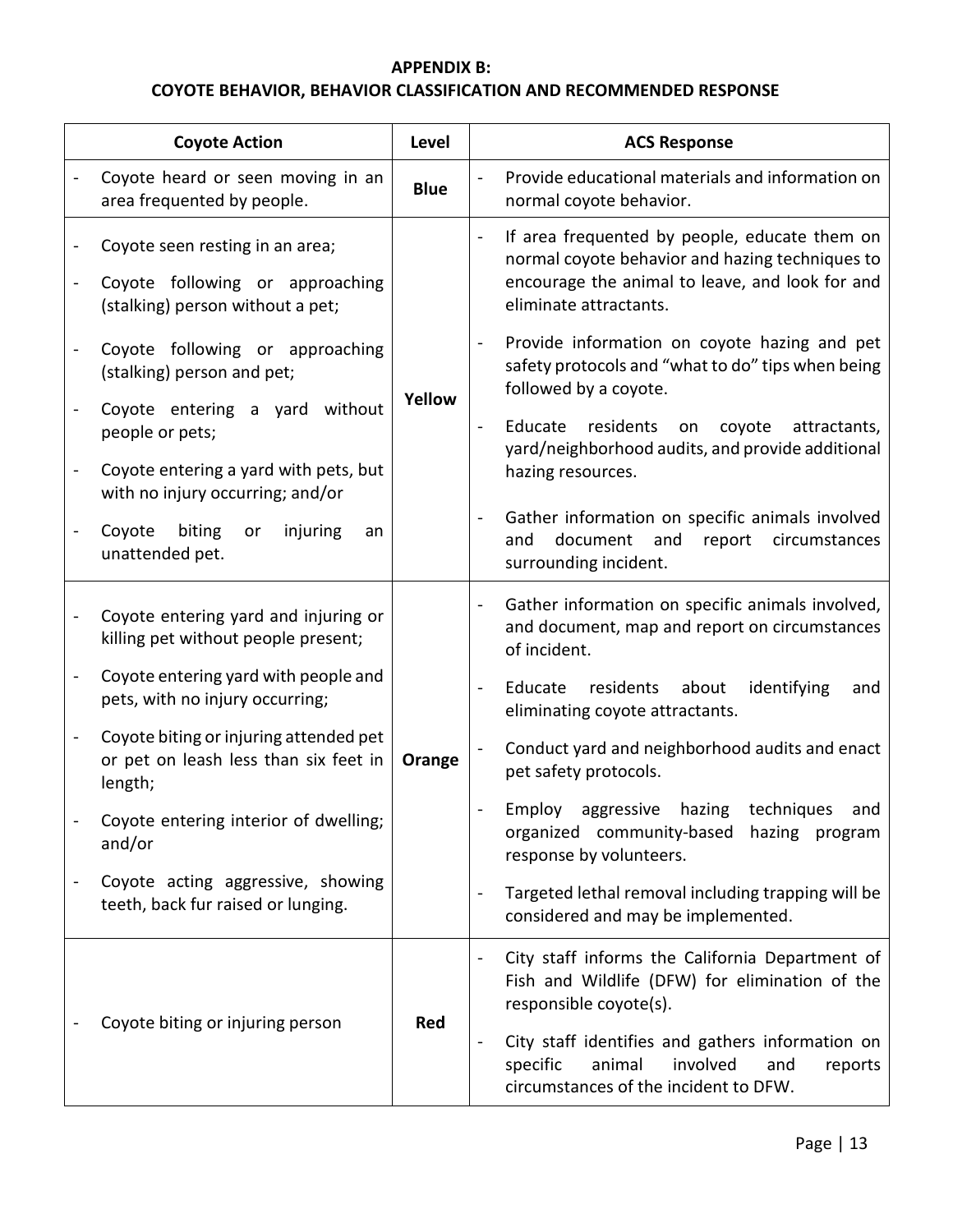# **APPENDIX C: HAZING PROGRAM AND TRAINING PLAN**

*Coexistence is not a passive undertaking. Long Beach's guiding principles are to coexist with wildlife.*

# **Hazing and Behavioral Change**

Some urban coyotes have become comfortable in close proximity to people; therefore, in such cases, urban coyote behavior needs to be reshaped to encourage them to avoid contact with humans and pets. To safely coexist, it's important to modify this behavior and attitude in resident coyote populations. Hazing is the process that facilitates this change and is by necessity a community response to encounters with coyotes. The more often an individual animal is hazed, the more effective hazing is in changing coyote behavior.

Hazing employs immediate use of deterrents to move an animal out of an area or discourage undesirable behavior or activity. Deterrents include loud noises, spraying water, bright lights, throwing objects, shouting. Hazing can help maintain a coyote's fear of humans and discourage them from neighborhoods such as backyards and play areas. Hazing does not harm or damage animals, humans or property. Behavioral change also involves human activities such as how to identify and remove attractants and how to responsibly protect pets.

#### **Foundations of Hazing**

- 1. It is not economically, ecologically or in other ways efficient to try to remove all coyotes from the urban ecosystem.
- 2. Hazing is one piece of a long-term plan in creating safe and acceptable living situations, increasing understanding and reducing conflict between coyotes and people.

# **Goals of Hazing**

- 1. To reshape coyote behavior, causing them to avoid human contact in an urban setting, and to educate people living in close proximity to coyotes about how to best remove wildlife attractants, identify potentially dangerous situations for pets and personal property, and respond in a manner designed to alter coyote behavior.
- 2. To provide residents with information and tools to actively engage in reshaping coyote behavior and to support safety measures in parks and neighborhoods, which can be accomplished through the teaching and practice of hazing techniques.
- 3. To model appropriate hazing behavior and to share accurate information about coyotes with residents, friends and family.
- 4. To develop long-term community-based hazing programs implemented by volunteers.
- 5. To monitor hazing by volunteers, to assess program effectiveness, and to determine if further action or more aggressive hazing is needed.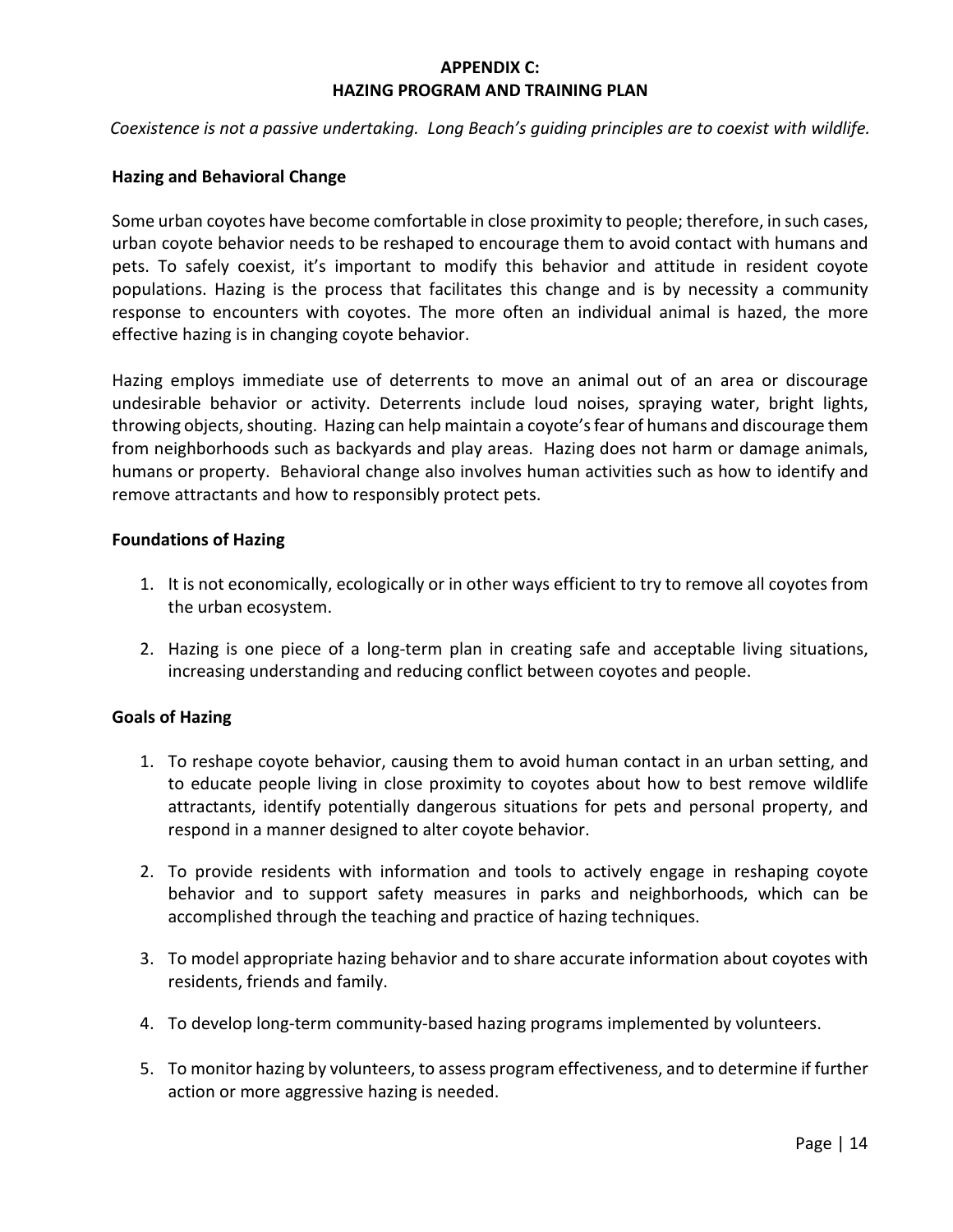# **General Considerations**

- 1. Levels of hazing need to be appropriately relevant to coyote activity.
	- a. Coyotes live in open spaces and the best practice is to leave them alone and educate the public on personal safety when visiting open space in natural habitat.
	- b. Coyotes are often out late at night when few people are present, as this is normal coyote behavior. Hazing may not be necessary, unless the coyote is in an undesirable area.
	- c. Coyotes that associate danger with the presence of people, under all circumstances, will be reinforced to avoid human contact; yet, the early stages of hazing programs should still engage animal.
- 2. Hazing must be more exaggerated, aggressive and consistent early in the process, as without a history of hazing coyotes do not have the relevant context to respond in the desired outcome (i.e., to leave the area). Over time, it takes less effort from hazers as it is extremely common for coyotes to "learn" appropriate responses.
- 3. Techniques and tools can be used in the same manner for one or multiple animals, as usually there is a dominant animal in a group who will respond for others to follow its lead. DO NOT ignore, turn your back on or avoid hazing a coyote because there are multiple animals (a pack for instance) involved instead of just one.
- 4. The more often an individual coyote is hazed by a variety of tools and techniques, and by a variety of people, the more effective hazing will be in changing that animal's future behavior.
- 5. Hazing must be directly associated with the person involved in the hazing actions, and the coyote must be aware of where and from whom the potential threat is coming from.
- 6. Coyotes can and do recognize individual people and animals in their territories, and they can learn to avoid or harass specific individuals in response to behavior of that person and/or pet.
- 7. Coyotes can be routine in habit, and identifying their normal patterns of behavior can help in targeting those which can be deterred. For example, a coyote may patrol the same bike path, at the same time in the morning, up to three to five days a week. In this scenario, hazers should concentrate on that specific time and place to encourage the animal to adapt its routine and to decrease contact with people.
- 8. Certain levels of hazing must always be maintained so that future generations of coyotes do not learn or return to unacceptable behavior related to habituation with people.
- 9. Human behavior must change to support hazing and activities that identify and, if necessary, remove possible attractants.
- 10. Education about exclusion techniques, personal responsibility in pet safety and reasonable expectations in managing coyotes are critical parts of a hazing plan.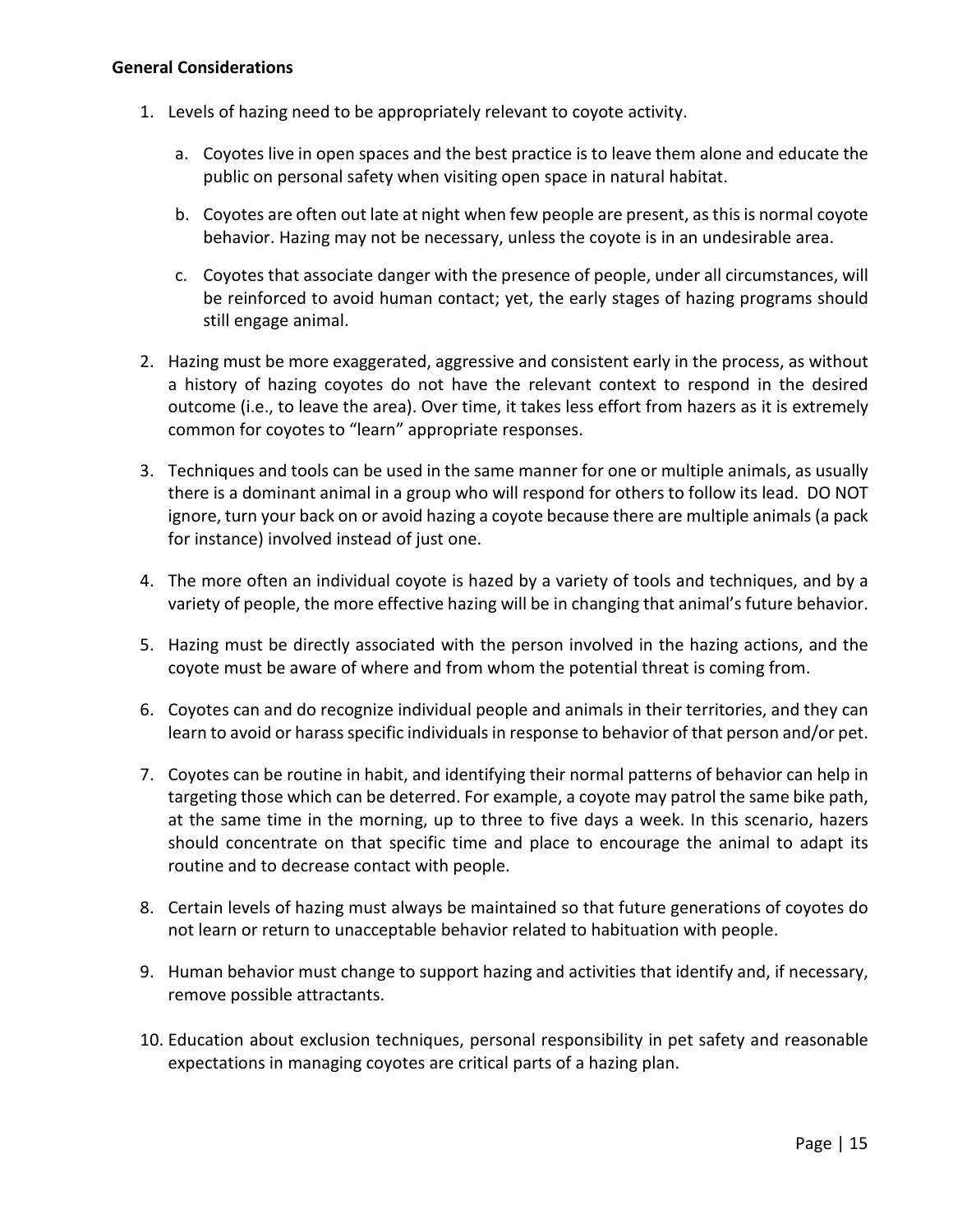- 11. Coyotes are skittish by nature, and as a rule DO NOT act aggressively towards aggressive people. Habituated coyote behavior is learned and reinforced by human activity, with the exception being a sick or injured animal that may respond unpredictably when engaged. Under these circumstances, residents should remove themselves from the situation and immediately contact ACS at (562) 570-7387.
- 12. Individuals involved with and practicing hazing need to be trained to explain the concept of hazing to others who witness the process, clarifying the difference between hazing and harassment of wildlife, and elucidating goals of appropriate behavior for coexistence.

# **Training Program**

Hazing requires community involvement and support given that residents are best equipped to respond consistently and at the most opportune times in their own neighborhoods, parks and open spaces. With the right knowledge, information and expectations of normal versus abnormal coyote behavior, neighbors can collectively have a tremendous impact through hazing programs.

Free coyote educational classes, information sessions and training seminars are periodically offered by ACS when requested by neighborhood, community or volunteer groups. Information provided, topics covered and questions or concerns addressed typically include but are not limited to:

- 1. Basic coyote information;
- 2. Discussion on why coyotes are in the city;
- 3. Normal and abnormal coyote behavior;
- 4. Seasonal behavior changes, breeding timeframes for pups, and denning behavior;
- 5. Reality of dangers towards people versus danger towards pets;
- 6. Children and coyotes;
- 7. How human behavior influences coyote behavior;
- 8. Attractants;
- 9. Tips on deterring animals from entering private property;
- 10. Appropriate response when encountering a coyote;
- 11. What comprises hazing, goals of hazing, and how to engage;
- 12. Appropriate hazing techniques and tools; and
- 13. Pet safety tips.

Interested individuals, groups and participants can contact ACS and request copies of flyers to distribute to their neighborhoods and/or community associations.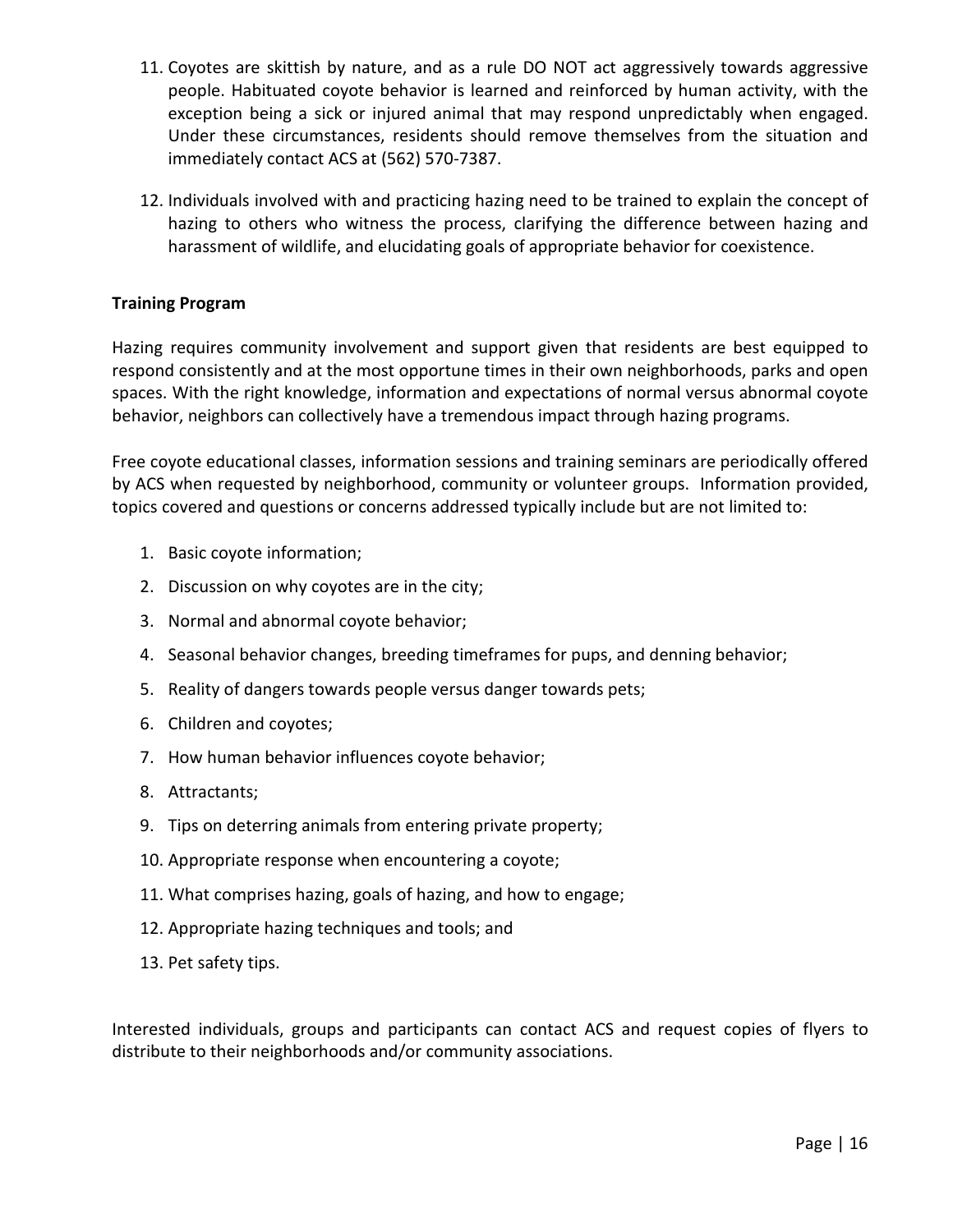# **Creating a Volunteer Hazing Team**

A group of volunteers trained in coyote hazing techniques can be extremely useful in responding to coyote conflicts in public areas such as neighborhoods, parks, playgrounds, etc. The following guidelines are suggested for establishing and sustaining a volunteer hazing team:

- 1. Volunteers should be trained in proper coyote hazing techniques as discussed herein;
- 2. Volunteers should be added to a Community Citizen Volunteer email and/or phone list from which they will be notified of "hot spots" and asked to haze in the area;
- 3. Volunteers should be provided updates, flyers/handouts and additional informational material through the Community Citizen Volunteer group to disseminate to the public; and
- 4. Volunteers should regularly report on their hazing activity.

# **Summary of Hazing**

| <b>Hazing</b>                                     | Process whereby individuals and volunteers respond in like manner to make a coyote<br>uncomfortable enough to leave a situation based on an unwanted presence.                                                                                                                                                                   |
|---------------------------------------------------|----------------------------------------------------------------------------------------------------------------------------------------------------------------------------------------------------------------------------------------------------------------------------------------------------------------------------------|
| <b>Basic</b><br><b>Hazing</b>                     | Consists of standing one's ground, never ignoring or turning one's back to a coyote(s),<br>yelling and making unpleasant and frightening noises until the animal(s) leaves.                                                                                                                                                      |
| <b>More</b><br><b>Aggressive</b><br><b>Hazing</b> | Consists of approaching an animal quickly and aggressively, throwing projectiles,<br>spraying with a hose or water gun, or creating fear of contact so the animal leaves<br>the situation. Note: Many projectiles including but not limited to slingshots,<br>paintballs, guns and pepper balls are not legal for use in hazing. |

- **Hazing must continue, once begun, until the animal leaves the area**; otherwise, the coyote will learn to wait until the person gives up and this can create a situation in which the animal is more resistant to hazing instead of reinforcing the image that people are to be feared.
- Hazing should never injure the animal, as an injured animal becomes less predictable than a normal, healthy one who responds in a consistent and predictable manner.
- Hazing should be conducted in a manner that allows the coyote to return to its normal habitat, minimizing harm to the animal, and performed in a direction away from other houses and busy streets, if possible.
- Hazing uses a variety of techniques and tools, which is critical as coyotes become familiar with and use to items and sounds if relied upon too frequently.

Noisemaker: Voice, whistles, air horns, bells, "shaker" cans, pots, and pie pans.

Projectiles: Sticks, small rocks, cans, tennis balls, and rubber balls.

Deterrents: Hoses, (vinegar) spray bottles, pepper spray, bear repellant, and walking sticks.

Additional hazing tips can be found online at www.longbeach.gov/acs/wildlife